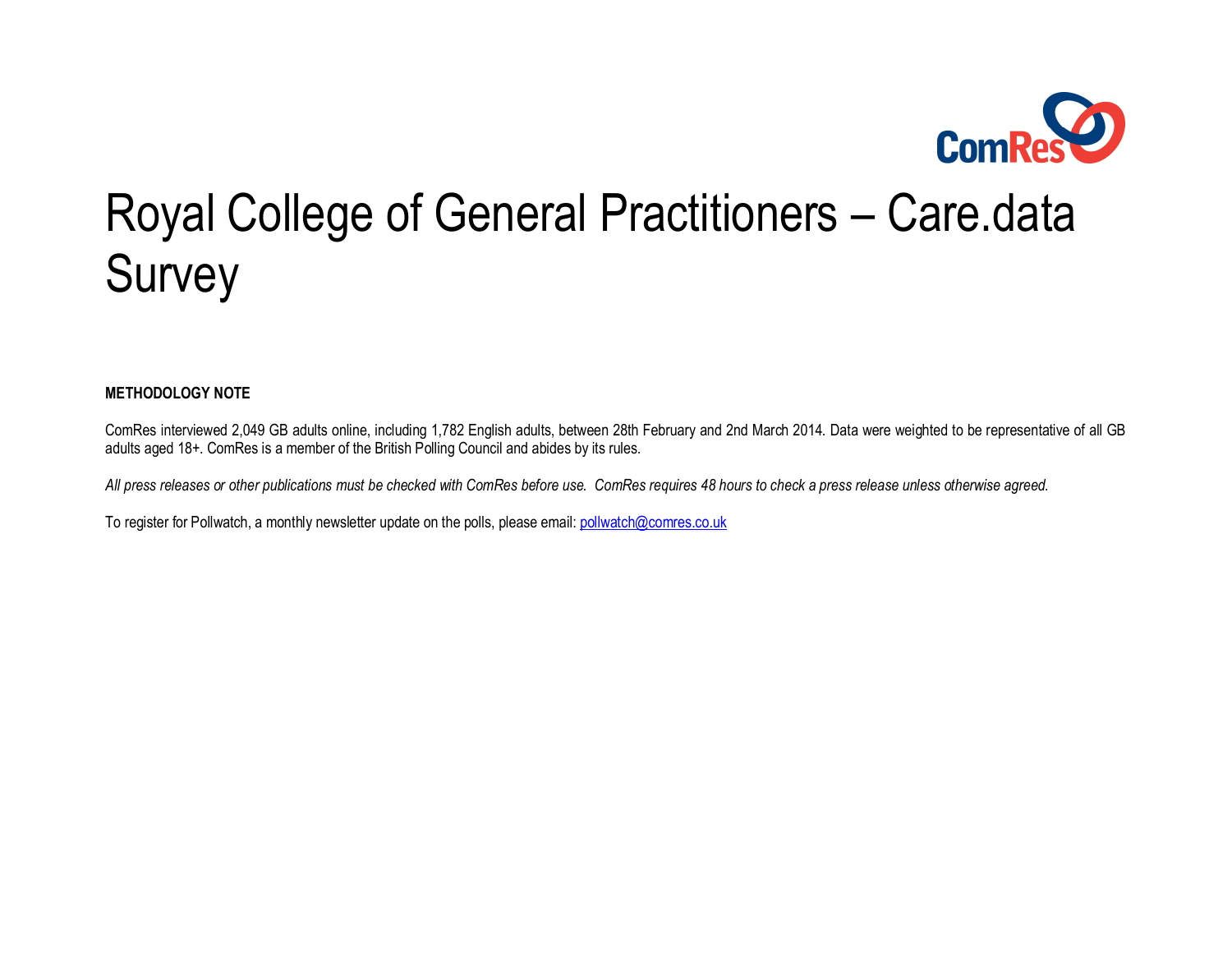Absolutes/col percents

Table 1

**Q1. The Government is introducing a large, new electronic database of all patients' records from GP practices across England, called 'care.data'.**

**It is intended to create better understanding about major illnesses and diseases.**

**However some people have expressed concerns about the impact it might have on the privacy of individuals' medical records.**

**How well do you think the Government has publicised the case for 'care.data' to the public?**

**Base: All respondents**

|                                                                                       |             |            | Gender     | Age        |            |            |            |            |            |            | Region                         |                |            |                      |               |               |                       | Q3 - Would you say<br>that you support or<br>oppose the creation<br>of the care.dataq<br>database? |               |            |            |               |
|---------------------------------------------------------------------------------------|-------------|------------|------------|------------|------------|------------|------------|------------|------------|------------|--------------------------------|----------------|------------|----------------------|---------------|---------------|-----------------------|----------------------------------------------------------------------------------------------------|---------------|------------|------------|---------------|
|                                                                                       | Total       | Male       | Female     | 18-24      | 25-34      | 35-44      | 45-54      | 55-64      | 65+        | AB         | Social Class<br>C <sub>1</sub> | C <sub>2</sub> | DE         | Net:<br>Eng-<br>land | South<br>East | Mid-<br>lands | North<br>Eng-<br>land | Wales<br>&<br>South<br>West                                                                        | Scot-<br>land | Support    | Oppose     | Don't<br>know |
| Unweighted base                                                                       | 2049        | 961        | 1088       | 156        | 345        | 428        | 366        | 326        | 428        | 713        | 524                            | 300            | 512        | 1782                 | 551           | 539           | 505                   | 282                                                                                                | 172           | 682        | 576        | 791           |
| Weighted base                                                                         | 2049        | 1004       | 1045       | 246        | 328        | 389        | 348        | 307        | 430        | 553        | 594                            | 430            | 471        | 1763                 | 521           | 541           | 514                   | 295                                                                                                | 178           | 691        | 557        | 800           |
| I think the case for<br>£are.dataghas been<br>well-publicised to the<br>public        | 304<br>15%  | 174<br>17% | 130<br>12% | 34<br>14%  | 71<br>22%  | 42<br>11%  | 43<br>12%  | 40<br>13%  | 74<br>17%  | 103<br>19% | 77<br>13%                      | 70<br>16%      | 54<br>12%  | 272<br>15%           | 85<br>16%     | 79<br>15%     | 78<br>15%             | 44<br>15%                                                                                          | 18<br>10%     | 216<br>31% | 50<br>9%   | 38<br>5%      |
| I do not think the case<br>for care.dataghas<br>been well-publicised to<br>the public | 1329<br>65% | 623<br>62% | 706<br>68% | 116<br>47% | 172<br>52% | 243<br>62% | 239<br>69% | 232<br>76% | 327<br>76% | 372<br>67% | 382<br>64%                     | 269<br>63%     | 306<br>65% | 1147<br>65%          | 317<br>61%    | 356<br>66%    | 351<br>68%            | 191<br>65%                                                                                         | 114<br>64%    | 418<br>60% | 458<br>82% | 453<br>57%    |
| Don't know                                                                            | 416<br>20%  | 207<br>21% | 209<br>20% | 96<br>39%  | 85<br>26%  | 105<br>27% | 66<br>19%  | 35<br>11%  | 29<br>7%   | 78<br>14%  | 135<br>23%                     | 91<br>21%      | 111<br>24% | 344<br>20%           | 118<br>23%    | 106<br>20%    | 85<br>17%             | 60<br>20%                                                                                          | 47<br>26%     | 58<br>8%   | 49<br>9%   | 309<br>39%    |



**Prepared by ComRes**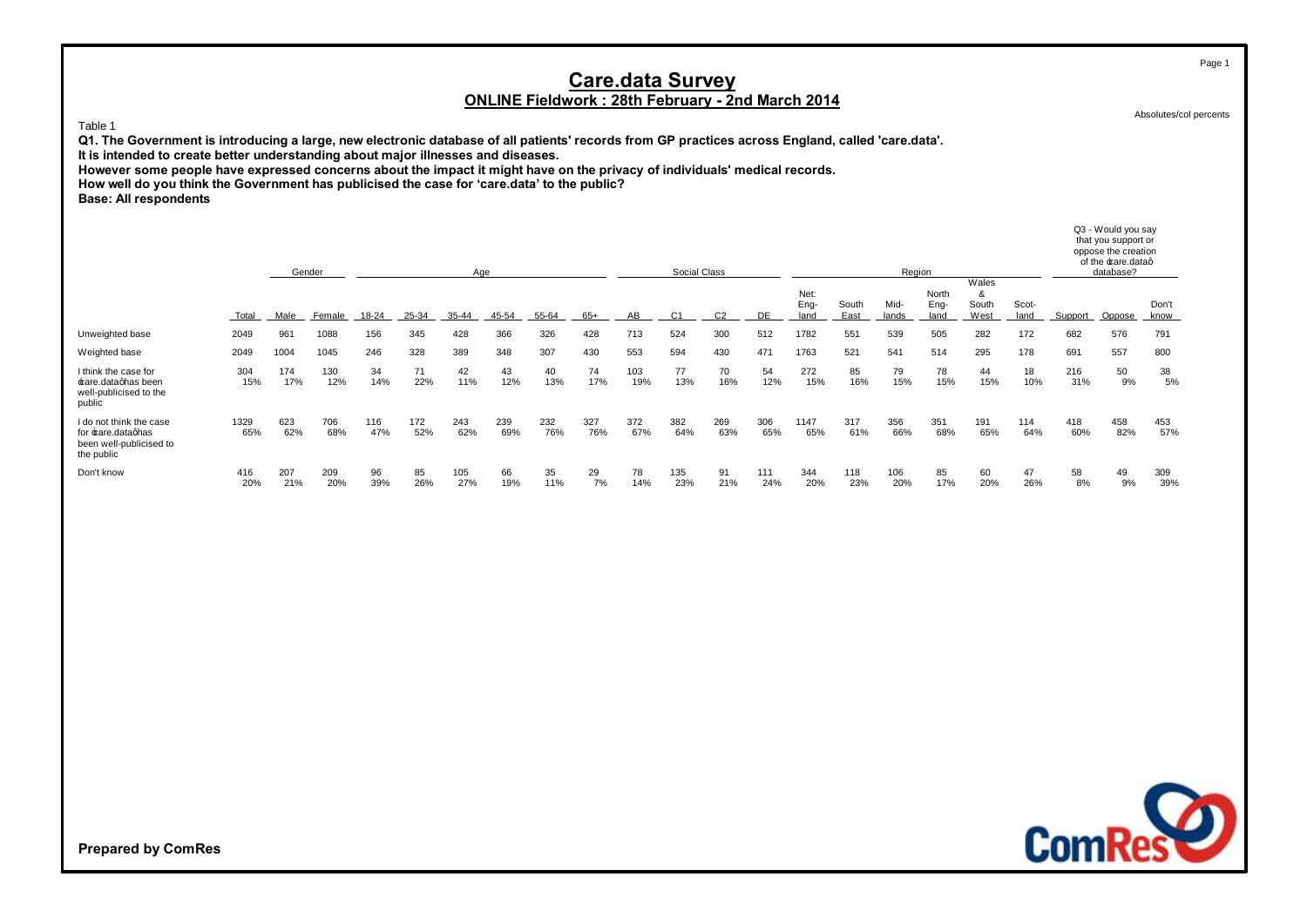Absolutes/col percents

#### Table 2

**Q2. Patients' records will automatically be added to the 'care.data' database, but can opt out via their doctors surgery if they do not want their records to be included. How well do you think the Government has publicised people's right to opt out of the 'care.data' database? Base: All respondents**

|                                                                                                      |             |            | Gender     | Aae        |            |            |            |            |            |            | Social Class |                |            |                      |               | Region        | Q3 - Would you say<br>that you support or<br>oppose the creation<br>of the care.dataq<br>database? |                             |               |            |            |               |
|------------------------------------------------------------------------------------------------------|-------------|------------|------------|------------|------------|------------|------------|------------|------------|------------|--------------|----------------|------------|----------------------|---------------|---------------|----------------------------------------------------------------------------------------------------|-----------------------------|---------------|------------|------------|---------------|
|                                                                                                      | Total       | Male       | Female     | 18-24      | 25-34      | 35-44      | 45-54      | 55-64      | $65+$      | AB         | C1           | C <sub>2</sub> | DE.        | Net:<br>Eng-<br>land | South<br>East | Mid-<br>lands | North<br>Eng-<br>land                                                                              | Wales<br>&<br>South<br>West | Scot-<br>land | Support    | Oppose     | Don't<br>know |
| Unweighted base                                                                                      | 2049        | 961        | 1088       | 156        | 345        | 428        | 366        | 326        | 428        | 713        | 524          | 300            | 512        | 1782                 | 551           | 539           | 505                                                                                                | 282                         | 172           | 682        | 576        | 791           |
| Weighted base                                                                                        | 2049        | 1004       | 1045       | 246        | 328        | 389        | 348        | 307        | 430        | 553        | 594          | 430            | 471        | 1763                 | 521           | 541           | 514                                                                                                | 295                         | 178           | 691        | 557        | 800           |
| I think the Government<br>has publicised people's<br>right to opt out of<br>£are.dataqwell           | 292<br>14%  | 164<br>16% | 128<br>12% | 46<br>19%  | 74<br>23%  | 43<br>11%  | 30<br>9%   | 37<br>12%  | 62<br>14%  | 109<br>20% | 73<br>12%    | 63<br>15%      | 48<br>10%  | 263<br>15%           | 86<br>16%     | 77<br>14%     | 74<br>14%                                                                                          | 39<br>13%                   | 17<br>10%     | 233<br>34% | 33<br>6%   | 27<br>3%      |
| I do not think the<br>Government has<br>publicised people's<br>right to opt out of<br>£are.dataqwell | 1352<br>66% | 643<br>64% | 710<br>68% | 114<br>46% | 162<br>50% | 241<br>62% | 262<br>75% | 238<br>77% | 335<br>78% | 371<br>67% | 381<br>64%   | 288<br>67%     | 313<br>66% | 1163<br>66%          | 316<br>61%    | 360<br>67%    | 359<br>70%                                                                                         | 202<br>68%                  | 115<br>65%    | 404<br>58% | 491<br>88% | 457<br>57%    |
| Don't know                                                                                           | 404<br>20%  | 197<br>20% | 207<br>20% | 86<br>35%  | 91<br>28%  | 106<br>27% | 56<br>16%  | 32<br>10%  | 32<br>8%   | 73<br>13%  | 141<br>24%   | 80<br>19%      | 110<br>23% | 336<br>19%           | 119<br>23%    | 104<br>19%    | 82<br>16%                                                                                          | 55<br>19%                   | 45<br>25%     | 55<br>8%   | 33<br>6%   | 316<br>40%    |



**Prepared by ComRes**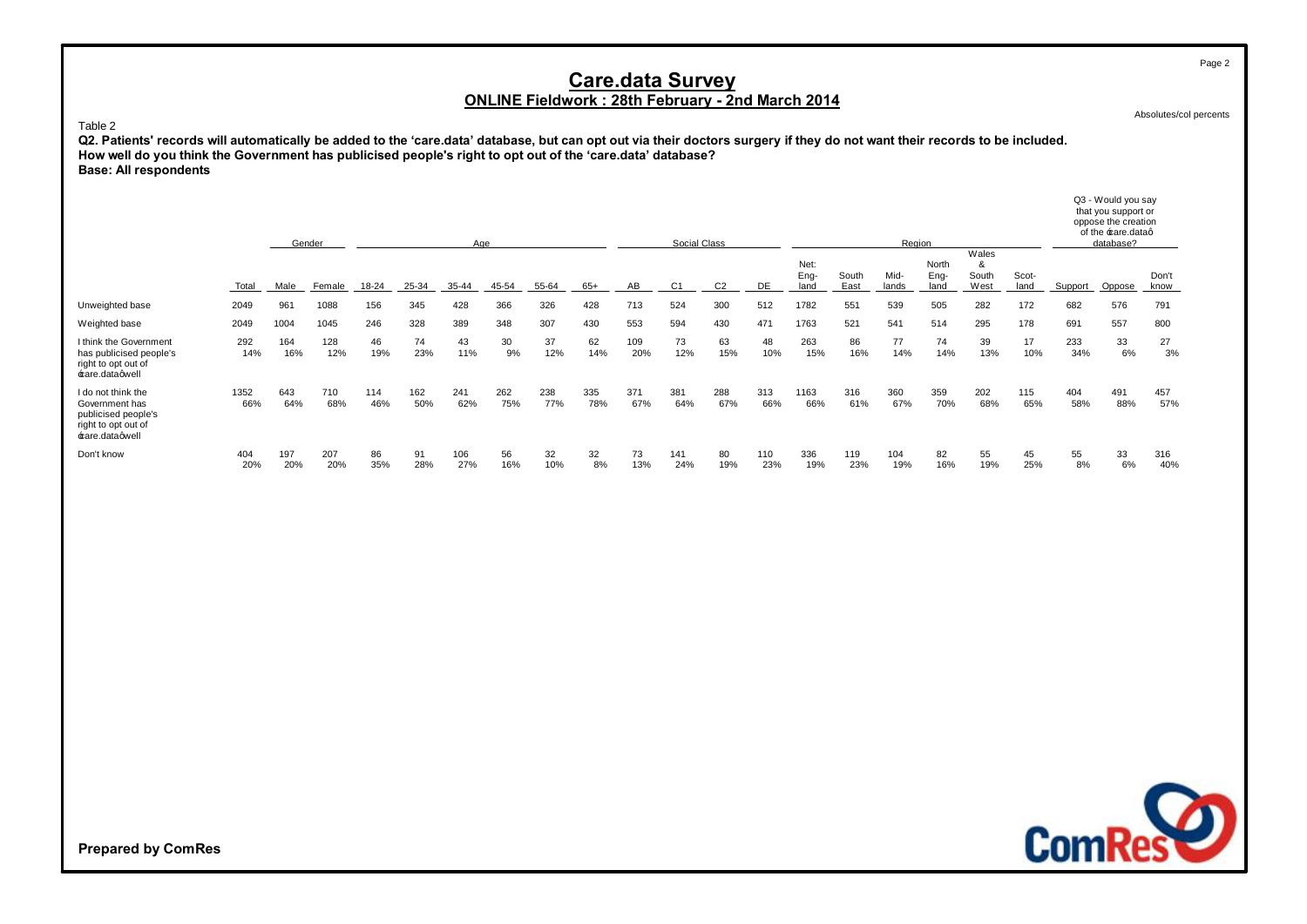Absolutes/col percents

Table 3

**Q3. Would you say that you support or oppose the creation of the 'care.data' database? Base: All respondents**

|                 |            |            | Gender     | Aae        |            |            |            |            |            |            | Social Class |            | Region     |                      |               |               |                       |                             |               | Q3 - Would you say<br>that you support or<br>oppose the creation<br>of the care.dataq<br>database? |             |                          |
|-----------------|------------|------------|------------|------------|------------|------------|------------|------------|------------|------------|--------------|------------|------------|----------------------|---------------|---------------|-----------------------|-----------------------------|---------------|----------------------------------------------------------------------------------------------------|-------------|--------------------------|
|                 | Total      | Male       | Female     | 18-24      | 25-34      | 35-44      | 45-54      | 55-64      | $65+$      | AB         |              |            | DE.        | Net:<br>Eng-<br>land | South<br>East | Mid-<br>lands | North<br>Eng-<br>land | Wales<br>ă<br>South<br>West | Scot-<br>land | Support                                                                                            | Oppose      | Don't<br>know            |
| Unweighted base | 2049       | 961        | 1088       | 156        | 345        | 428        | 366        | 326        | 428        | 713        | 524          | 300        | 512        | 1782                 | 551           | 539           | 505                   | 282                         | 172           | 682                                                                                                | 576         | 791                      |
| Weighted base   | 2049       | 1004       | 1045       | 246        | 328        | 389        | 348        | 307        | 430        | 553        | 594          | 430        | 471        | 1763                 | 521           | 541           | 514                   | 295                         | 178           | 691                                                                                                | 557         | 800                      |
| Support         | 691<br>34% | 384<br>38% | 307<br>29% | 75<br>31%  | 114<br>35% | 110<br>28% | 100<br>29% | 109<br>35% | 183<br>43% | 236<br>43% | 194<br>33%   | 125<br>29% | 137<br>29% | 618<br>35%           | 180<br>35%    | 192<br>36%    | 174<br>34%            | 102<br>35%                  | 42<br>24%     | 691<br>100%                                                                                        |             | $\overline{\phantom{a}}$ |
| Oppose          | 557<br>27% | 258<br>26% | 299<br>29% | 51<br>21%  | 76<br>23%  | 108<br>28% | 97<br>28%  | 89<br>29%  | 135<br>32% | 146<br>26% | 141<br>24%   | 132<br>31% | 138<br>29% | 482<br>27%           | 138<br>27%    | 134<br>25%    | 163<br>32%            | 70<br>24%                   | 52<br>29%     | $\overline{\phantom{a}}$<br>$\overline{\phantom{a}}$                                               | 557<br>100% | $\overline{\phantom{a}}$ |
| Don't know      | 800<br>39% | 361<br>36% | 439<br>42% | 120<br>49% | 137<br>42% | 171<br>44% | 151<br>43% | 109<br>36% | 112<br>26% | 171<br>31% | 260<br>44%   | 174<br>40% | 196<br>42% | 663<br>38%           | 202<br>39%    | 214<br>40%    | 177<br>34%            | 123<br>42%                  | 84<br>47%     | $\overline{\phantom{a}}$                                                                           |             | 800<br>100%              |



**Prepared by ComRes**